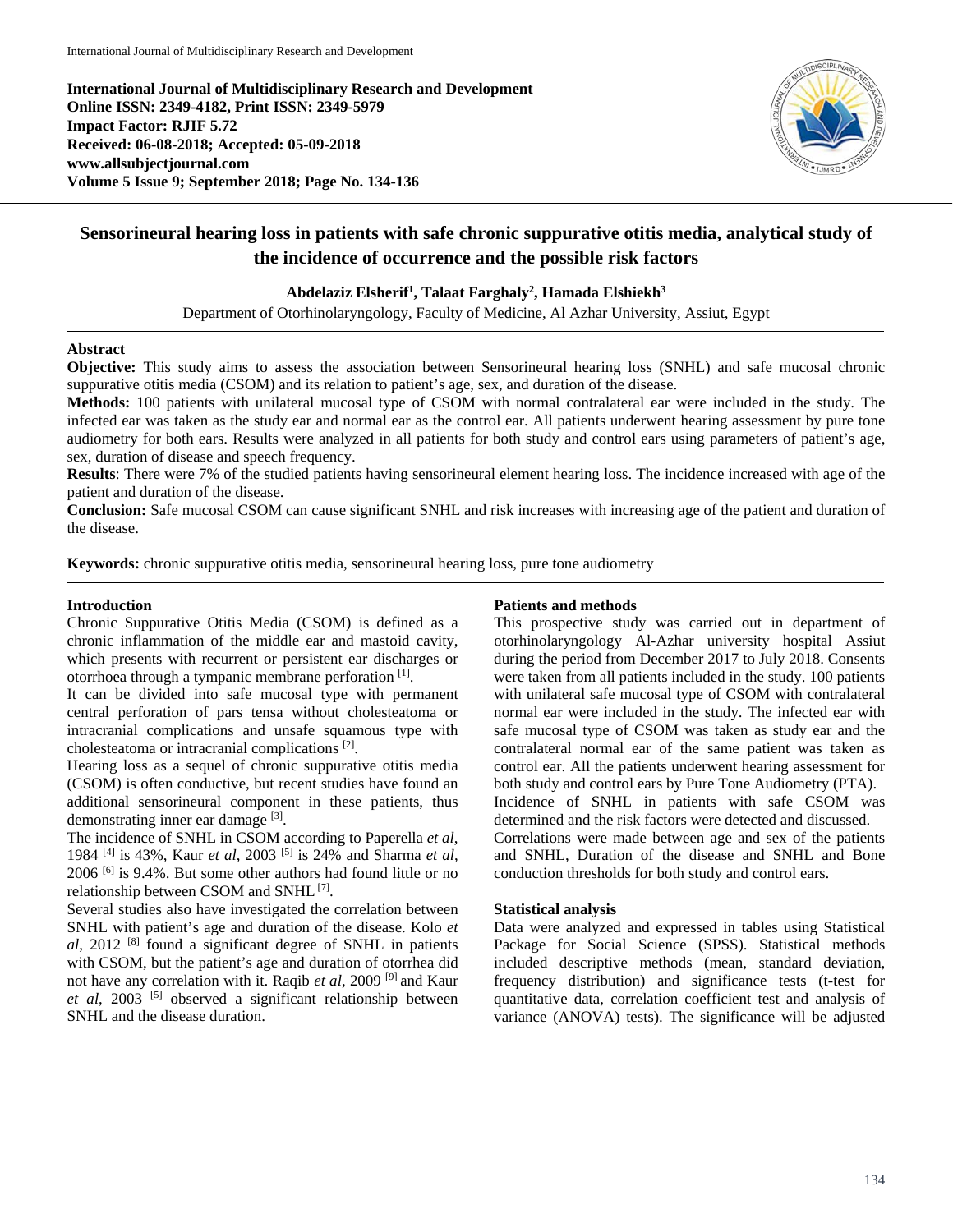when P equal 0.05 or less.

#### **Results**

**Table 1:** Demographic data of the studied patients (n=100)

| Age (Years)           |                             |  |  |
|-----------------------|-----------------------------|--|--|
| (Range) Mean $\pm$ SD | $(10-59)$ 34.50 $\pm$ 16.64 |  |  |
|                       | Age groups: $n$ $(\%)$      |  |  |
| $I(10-20)$            | 28 (28)                     |  |  |
| II $(21 - 40)$        | 50(50)                      |  |  |
| $III(41-59)$          | 22(22)                      |  |  |
|                       | Duration (Years):           |  |  |
| (Range) Mean $\pm$ SD | $(0.5-12)6.30 \pm 8.06$     |  |  |
|                       | Duration groups: $n$ (%)    |  |  |
| Less than 1 year      | 7(7)                        |  |  |
| 1 year to $<$ 5 years | 34 (34)                     |  |  |
| 5 years to 10 years   | 28 (28)                     |  |  |
| More than 10 years    | 31 (31)                     |  |  |
| Sex: $n$ $(\%)$       |                             |  |  |
| Male                  | 43 (43)                     |  |  |
| Female                | 57 (57)                     |  |  |

Regarding the side of the ear affected there was almost equal incidence of CSOM in both right and left ears.

**Table 2:** Side of ear affected of the studied patients (n=100)

| Side of ear affected: $n$ (%) |           |  |
|-------------------------------|-----------|--|
| Right                         | 52 (52 %) |  |
| Left                          | 48 (48 %) |  |

Among 100 patient with unilateral safe mucosal type of CSOM with contralateral normal ear, there were 7% of the studied patient having sensorineural element hearing loss.

**Table 3:** Type of hearing loss of the studied patients (n=100)

| Type of hearing loss: $n$ (%) |           |  |
|-------------------------------|-----------|--|
| Conductive hearing loss (CHL) | 93 (93 %) |  |
| Mixed hearing loss (MHL)      | 7(7%)     |  |

When we studied the patients with SNHL we found that The Incidence of SNHL was increased with increasing age of the patient.

| Table 4: Incidence of SNHL according to patients' ages. |  |  |  |
|---------------------------------------------------------|--|--|--|
|---------------------------------------------------------|--|--|--|

|                        | Incidence of SNHL(7)    | <b>P-value</b> |  |
|------------------------|-------------------------|----------------|--|
| Age (Years)            |                         |                |  |
| (Range) Mean $\pm$ SD  | $(18-54)$ 31.48 ± 17.24 | 0.434          |  |
| Age groups: $n$ $(\%)$ |                         |                |  |
| 1(28)                  | $1(14.2\%)$             |                |  |
| II $(50)$              | $2(28.6\%)$             | $0.023*$       |  |
| III $(22)$             | $4(57.2\%)$             |                |  |

The incidence of SNHL increased in the study ears when the duration of the disease increased. 57.1% of the patient who had SNHL had more than 10 years disease duration.

**Table 5:** Incidence of SNHL according to duration of disease.

|                            | Incidence of SNHL (7)    | <b>P-value</b> |  |
|----------------------------|--------------------------|----------------|--|
| <b>Duration</b> (Years)    |                          |                |  |
| (Range) Mean $\pm$ SD      | $(1-12)$ 6.42 $\pm$ 8.23 | 0.412          |  |
| Duration groups: $n$ (%)   |                          |                |  |
| Less than $1$ year $(7)$   |                          |                |  |
| 1 year to $<$ 5 years (34) | $1(14.2\%)$              | $0.036*$       |  |
| 5 years to 10 years $(28)$ | $2(28.5\%)$              |                |  |
| More than 10 years $(31)$  | $4(57.1\%)$              |                |  |

There was no statistically significant difference between male and female among patients with SNHL.

**Table 6:** Incidence of SNHL according to patient's sex

| Sex         | Incidence of SNHL(7) | <b>P-value</b> |
|-------------|----------------------|----------------|
| Male $(43)$ | $3(42.9\%)$          |                |
| Female (57) | 4 (57.1 %)           | 0.326          |

Patients with SNHL had significantly higher incidence of DM as a co morbidity than patients in with CHL, also patients with SNHL had significantly higher incidence of being smokers than patients in group with CHL.

**Table 7:** Relation between Co morbidities and risk factors of the patients with SNHL Vs patients with CHL

|                    | CHL(93)      | SNHL(7)     | <b>P-value</b> |
|--------------------|--------------|-------------|----------------|
| $n\binom{0}{0}$    |              |             |                |
| DM(20)             | 18 (19.3 %)  | $2(28.6\%)$ | $0.023*$       |
| HTN(12)            | $11(11.8\%)$ | $1(14.3\%)$ | 0.413          |
| Smoking (45)       | 41 (44 %)    | $4(57.1\%)$ | $0.028*$       |
| Family history (3) | $3(3.2\%)$   | $0(0\%)$    | 0.461          |

Bone conduction is diminished in the diseased ears in patients with SNHL compared to the normal ear. Patients with SNHL had more hearing loss at high frequency thresholds.

**Table 8:** Bone Conduction Thresholds in normal and diseased ears of patients with SNHL

|         | <b>Bone conduction(Range)</b> Mean $\pm$ SD | <b>P-value</b>              |          |
|---------|---------------------------------------------|-----------------------------|----------|
|         | Normal ear                                  | Diseased ear                |          |
| 500 HZ  | $(10-30)$ 20.75 $\pm$ 4.66                  | $(10-60)$ 30.75 $\pm$ 10.91 | $0.001*$ |
| 1000 HZ | $(10-30)$ $21\pm5.98$                       | $(10-60)$ 32.25 $\pm$ 15.43 | $0.001*$ |
| 2000 HZ | $(10-30)$ 19.5 $\pm$ 4.83                   | $(10-60)$ 38.25 $\pm$ 16.41 | $0.001*$ |
| 4000 HZ | $(10-30)$ 21.25 $\pm$ 4.25                  | $(25-70)$ 47.5 $\pm$ 13.22  | $0.001*$ |

#### **Discussion**

Hearing loss as a sequel of chronic suppurative otitis media (CSOM) is often conductive, but recent studies have found an additional sensorineural component in these patients, thus demonstrating inner ear damage [3].

Our aim was to find the relation between safe CSOM and SNHL and its relation to patient's age, sex, duration of disease.

In this study only unilateral cases of safe CSOM were included and SNHL was evaluated as difference in bone